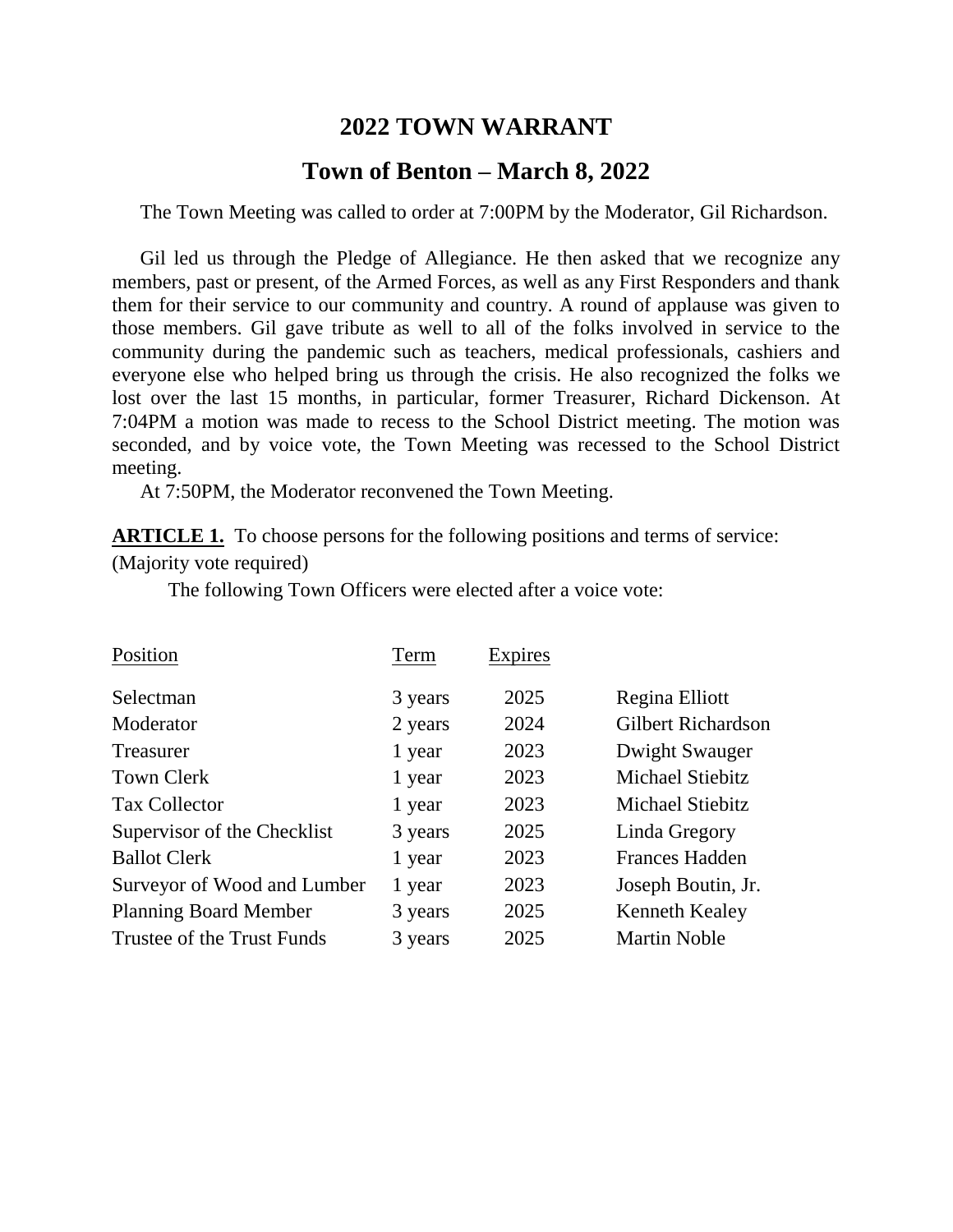**ARTICLE 2.** To see if the Town will vote to accept the reports of the officers and agents as printed. Selectmen recommend this article. (Majority vote required)

Motion was made to accept article as written and then seconded.

Motion made to Amend the date stated in Town Report for the Annual Meeting to March 8, 2022.

Motion was made to accept the Amendment, and then seconded.

The article passed by unanimous voice vote.

**ARTICLE 3.** To see if the Town will vote to raise and appropriate the sum of \$123,275 for General Municipal Operations. This article does not include appropriations contained in special or individual articles addressed separately. Selectmen recommend this article. (Majority vote required)

Motion was made to accept the article as written, seconded. With no discussion, the article then was passed by unanimous voice vote.

**ARTICLE 4.** To see if the Town will vote to raise and appropriate \$15,000 to be added to the Revaluation Capital Reserve Fund, previously established, with the funds to come from the unassigned fund balance. Selectmen recommend this article. (Majority vote required)

Motion was made to accept the article as written, seconded.

The Town-wide revaluation is statutorily required to take place in 2023. This year's appropriation will bring the total fund to approximately \$24,000.

Selectboard Chair Bill Darcy stated that we have a bid from Avitar to perform the audit next year.

The article then was passed by unanimous voice vote.

**ARTICLE 5.** To see if the Town will vote to raise and appropriate \$35,000 to repave 500 feet of Tunnel Stream Road with the funds to come from the unassigned fund balance. Selectmen recommend this article. (Majority vote required)

Motion was made and seconded to accept article as written.

The article was then passed by unanimous voice vote.

**ARTICLE 6.** To see if the Town will vote to raise and appropriate \$15,000 for Town Hall improvements including a fence on the side yard, a roof over the side door and lighted sign and notice board, with the funds to come from the unassigned fund balance. Selectmen recommend this article. (Majority vote required)